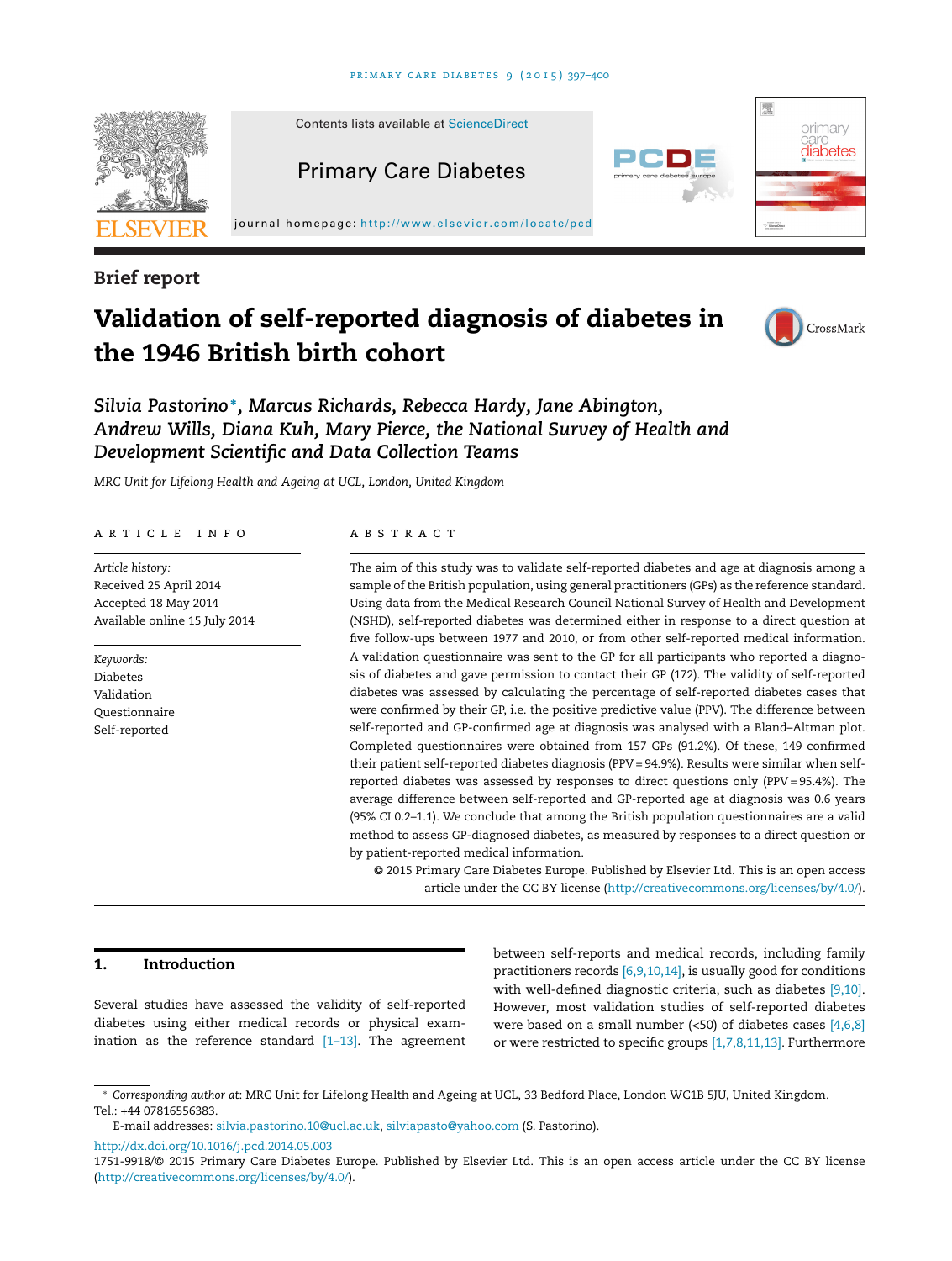<span id="page-1-0"></span>none of these studies were conducted in the UK population. General practitioners (GP) are an optimal source of information on disease status in the UK as nearly all British citizens are registered with a GP practice. Moreover, during the last decade diabetes care in the UK has moved into general practice. The aim of this study was to evaluate the accuracy of participant-reported diabetes, and age at diagnosis, by comparing self-reported diabetes cases with GP-confirmed cases in a representative sample of the British population.

## **2. Subjects and methods**

Data were taken from the Medical Research Council National Survey of Health and Development (NSHD). Details of the study have been described previously [\[14\]. I](#page-3-0)n brief, the NSHD is a socially stratified nationally representative sample originally consisting of 5362 single births in the first week of March 1946 in England, Scotland and Wales <a>[14]</a>. The cohort has been followed up 23 times between birth and the latest data collection at age 60–64 years [\[15\]. T](#page-3-0)he present study was based on information on hospitalisation from birth up to 60–64 years and of health questionnaires from the 1977, 1982, 1989, 1999 and 2006–2010 data collections. At the most recent follow-up, 3164 participants were still available for follow-up. Of these, 2661 (84%) provided information. Self-reported diabetes was determined in two ways. Firstly, in response to a direct question (at age 36 study members were asked: "Do you have diabetes all or most of the time?" at age 43, 53 and 60–64: "In the last ten years have you had diabetes? Has a doctor said you had this problem?"). Secondly, from all relevant medical information that study members reported. From birth, all hospital attendances and reasons for attending were recorded. Dates of diagnosis and medications were reported at 31, 36, 43 and 53 years.

Table 1 shows the follow-up process for the validation of self-reported questionnaires and the overall GP response rate. Of 230 study members who reported a diagnosis of diabetes, 184 (80%) were seen at the latest follow-up, when 172 (75%) gave permission to contact their GP. A validation

| response rate.                             |                |      |
|--------------------------------------------|----------------|------|
|                                            | No.            | ℅    |
| Total self-reported diabetes 1977–2008     | 230            |      |
| Died                                       | 19             |      |
| Withdrew                                   | 9              |      |
| Lost to follow up                          | 15             |      |
| Emigrated                                  | $\mathfrak{D}$ |      |
| Seen at the latest follow-up               | 184            |      |
| Refused consent to contact their GP        | 7              |      |
| Died after follow-up                       | 5              |      |
| Available for validation study             | 172            | 74.7 |
| 1st questionnaire sent to GPs              | 172            |      |
| GPs telephoned                             | 27             |      |
| Study members telephoned                   | 11             |      |
| Questionnaire resent to GPs                | 24             |      |
| Questionnaire sent to new GPs              | 11             |      |
| Questionnaires returned (GP response rate) | 157            | 91.2 |
| $GP = general$ practitioner.               |                |      |

**Table 1 – Participants available for validation and GP response rate.**

questionnaire was developed and sent to the GP of all consenting participants with a self-reported diabetes diagnosis. The questionnaire consisted of questions on diabetes status and type, date of diagnosis, how the diagnosis was established and which type of treatment patients were currently receiving (diet, oral hypoglycaemic agents, insulin or other). The validity of self-reported diabetes was assessed by calculating the percentage of self-reported diabetes cases that were confirmed to have diabetes by their GP, i.e. the positive predictive value (PPV) with GP confirmation as the gold standard (PPV =  $b/a \times 100$ , where  $a =$  number self-reported and *b* = those confirmed by GP). The difference between selfreported and GP-confirmed age at diagnosis was analysed with a Bland–Altman plot [\[16\];](#page-3-0) the mean difference, 95% CI and limits of agreements were calculated.

#### **3. Results**

Completed questionnaires were obtained from 157 GPs (91.2%). Of these, 149 self-reported diagnoses were confirmed by the GP (PPV = 94.9%). Results were very similar when the analyses were performed using only responses to a direct question on diabetes diagnosis (PPV = 95.4%). Of the GPconfirmed cases 143 (95.9%) were type 2 diabetes and six (4%) were type 1 diabetes. Of the eight cases that were not confirmed two had pre-diabetes (GP-reported impaired fasting glycaemia or glucose intolerance). Of the remaining six, four reported having been diagnosed at age 26, 49, 61 and 62 years and two said they were diagnosed between 53 and 63 years. Of these six, three said they were prescribed a diabetic diet, but no tablets, from their doctors, and one had FPG > 7mmol/L at the NSHD 2006–11 data collection round. Information on the test used to diagnose diabetes was available for 121 participants. Fasting plasma glucose (FPG) (*n* = 68, 56.2%) and oral glucose tolerance (OGT) (*n* = 15, 12.4%) were the most common tests. FPG was also used in combination with OGT by 10 (8.26%)



**Fig. 1 – Differences in years between self-reported and GP-confirmed age at diagnosis plotted against the average difference. Horizontal lines denote the mean difference (0.6 years), and the upper (5.1 years) and lower (−3.7 years) limits of agreement (mean difference ± 1.96 SD of the differences).**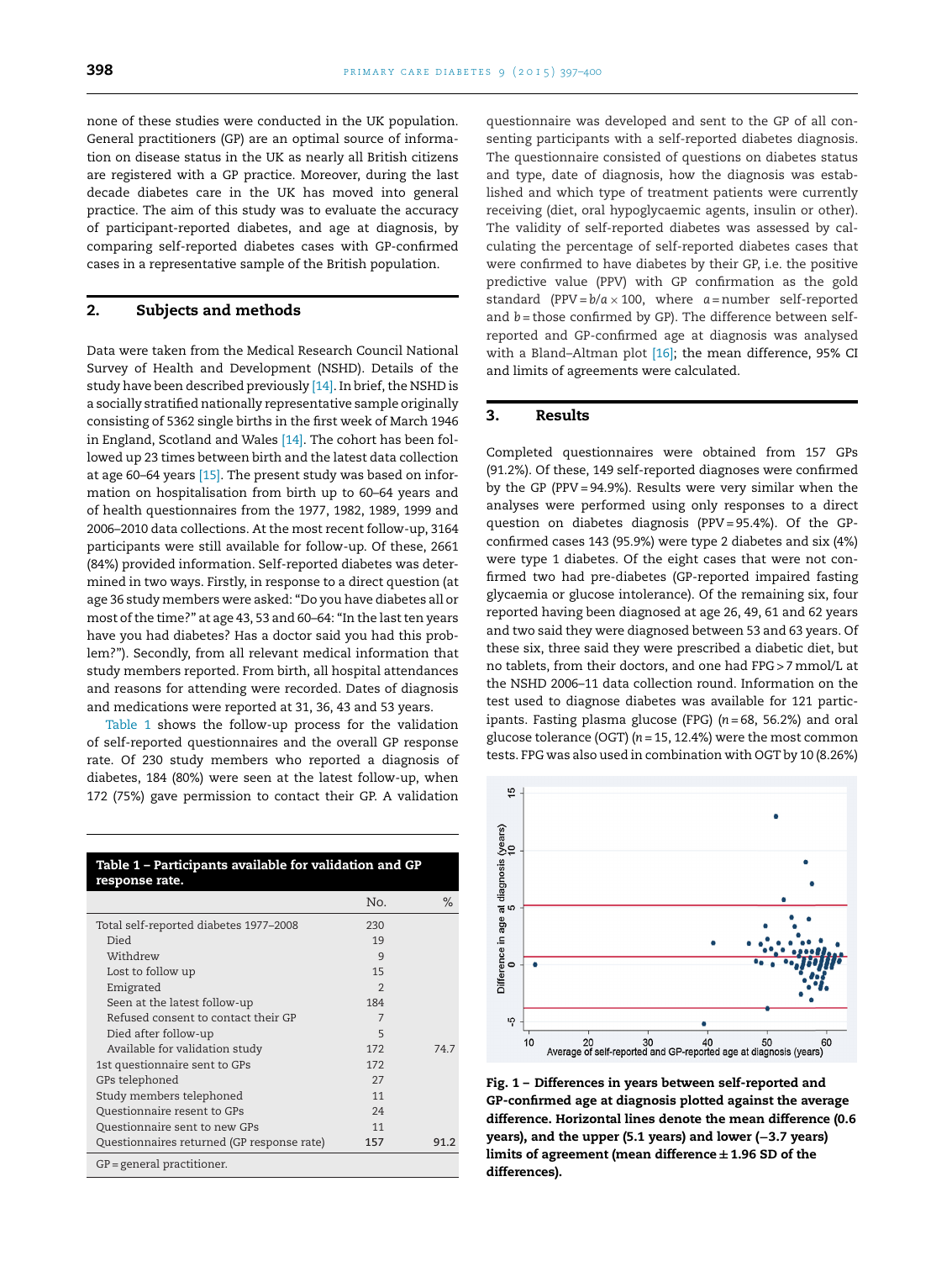<span id="page-2-0"></span>GPs and in combination with other tests (usually HbA1c) by 14 (11.5%) GPs. For the remaining 14 study members (11.5%) diagnosis was made because of high random blood glucose (range 7.1–48.6mmol/L), alone or together with high HbA1c (>10% or 86mmol/mol) and symptoms.

The date of diagnosis was reported by 148 GPs. The mean age at diagnosis was 55.5 years (±SD 7.3). Information on selfreported age at diagnosis was available for 102 study members. Of these, 37 (36.2%) reported the same age in years at diagnosis as their GP. [Fig. 1](#page-1-0) plots the differences between self-reported and GP-reported age at diagnosis against the average difference. The average difference was 0.6 years (95% CI 0.2–1.1). The 95% limits of agreements were 5.1/−3.7 years. Information on treatment was reported by 148 GPs. The combination of diet and oral hypoglycaemic agents was the most common treatment prescribed (37.1%) followed by oral hypoglycaemic agents alone (31%) and diet alone (15.5%). Twenty-four (16.2%) study members were treated with insulin.

### **4. Discussion**

In the present study the proportion of self-reported diabetes in a representative population-based UK sample that was confirmed by GPs was very high (PPV = 94.9%). A few studies have reported good agreement between self-reported diabetes diagnosis and medical records, with kappa  $(\kappa)$  values of agreement and PPV ranging between 0.71 and 0.94 [6,9,10,14]. However, none of these have been conducted among the general British population. The result of the present study was similar to previous non-British diabetes validation studies that used family doctors as the gold standard  $[1,9,10,14]$ . It has been suggested that the high agreement of self-reported diabetes might be partly due to the well-defined diagnostic criteria of this disease and to the fact that it often requires treatment once diagnosed [9,10]. This study found that the self-reported age at diagnosis was between 0.2 and 1.1 years earlier than the age reported by the GP. This result is similar to previous studies, which indicated that patients tend to overestimate the duration of their condition [1,2].

Two strengths of this study were the use of a representative sample of the general British population and the excellent GP response rate (91.2%). The high response rate could be attributed to the financial incentive offered to the GP for returning a complete questionnaire and the repeated attempts, either by phone or mail, to contact the GPs and the study members. However, this study also had two weaknesses. Only the GPs of study members who said they had diabetes were contacted; thus the number of study members who did not self-reported diabetes, but who, according to GP records, had been diagnosed was unknown in this study. Another weakness was the fact that all the participants were ethnically white, which means the results cannot be generalised to ethnicities with higher risk of diabetes.

#### **5. Summary**

In conclusion, this study suggests that self-reported diabetes in the UK population, as represented by responses to a direct

question among the British population, is generally confirmed by GP records. Although these questionnaires did not provide information on undiagnosed diabetes, they may be used as an inexpensive and convenient method of diabetes assessment in epidemiological studies.

#### **Conflict of interest**

The authors state that they have no conflict of interest.

#### references

- [1] N. Goldman, I.F. Lin, M. Weinstein, Y.H. Lin, Evaluating the quality of self reports of hypertension and diabetes, J. Clin. Epidemiol. 56 (2003) 148–154.
- [2] Y. Okura, L.H. Urban, D.W. Mahoney, et al., Agreement between self-report questionnaires and medical record data was substantial for diabetes, hypertension, myocardial infarction and stroke but not for heart failure, J. Clin. Epidemiol. 57 (2004) 1096–1103.
- [3] E.A. Molenaar, E.J. Van Ameijden, D.E. Grobbee, et al., Comparison of routine care self-reported and biometrical data on hypertension and diabetes: results of the Utrecht Health Project, Eur. J. Public Health 17 (2007) 199–205.
- [4] D.M. Tisnado, J.L. Adams, H. Liu, et al., What is the concordance between the medical record and patient self-report as data sources for ambulatory care? Med. Care 44 (2006) 132–140.
- [5] K. Midthjell, J. Holmen, A. Bjorndal, et al., Is questionnaire information valid in the study of a chronic disease such as diabetes? The Nord-Trondelag diabetes study, J. Epidemiol. Community Health 46 (1992) 537–542.
- [6] O.H. Klungel, A. de Boer, A.H. Paes, et al., Cardiovascular diseases and risk factors in a population-based study in The Netherlands: agreement between questionnaire information and medical records, Neth. J. Med. 55 (1999) 177–183.
- [7] J. Leikauf, A.D. Federman, Comparisons of self-reported and chart-identified chronic diseases in inner-city seniors, J. Am. Geriatr. Soc. 57 (2009) 1219–1225.
- [8] T.L. Bush, S.R. Miller, A.L. Golden, et al., Self-report and medical record report agreement of selected medical conditions in the elderly, Am. J. Public Health 79 (1989) 1554–1556.
- [9] K. Wada, H. Yatsuya, P. Ouyang, et al., Self-reported medical history was generally accurate among Japanese workplace population, J. Clin. Epidemiol. 62 (2009) 306–313.
- [10] R. Kehoe, S.Y. Wu, M.C. Leske, et al., Comparing self-reported and physician-reported medical history, Am. J. Epidemiol. 139 (1994) 813–818.
- [11] J. Jackson, K.L. Margolis, T.A. DeFor, et al., Validation of self-reported diabetes from the women's health initiative (WHI) clinical trials, Clin. Med. Res. 8 (2010) 48.
- [12] N. Haapanen, S. Miilunpalo, M. Pasanen, et al., Agreement between questionnaire data and medical records of chronic diseases in middle-aged and elderly Finnish men and women, Am. J. Epidemiol. 145 (1997) 762–769.
- [13] D.M. Kriegsman, B.W. Penninx, J.T. van Eijk, et al., Self-reports and general practitioner information on the presence of chronic diseases in community dwelling elderly. A study on the accuracy of patients' self-reports and on determinants of inaccuracy, J. Clin. Epidemiol. 49 (1996) 1407–1417.